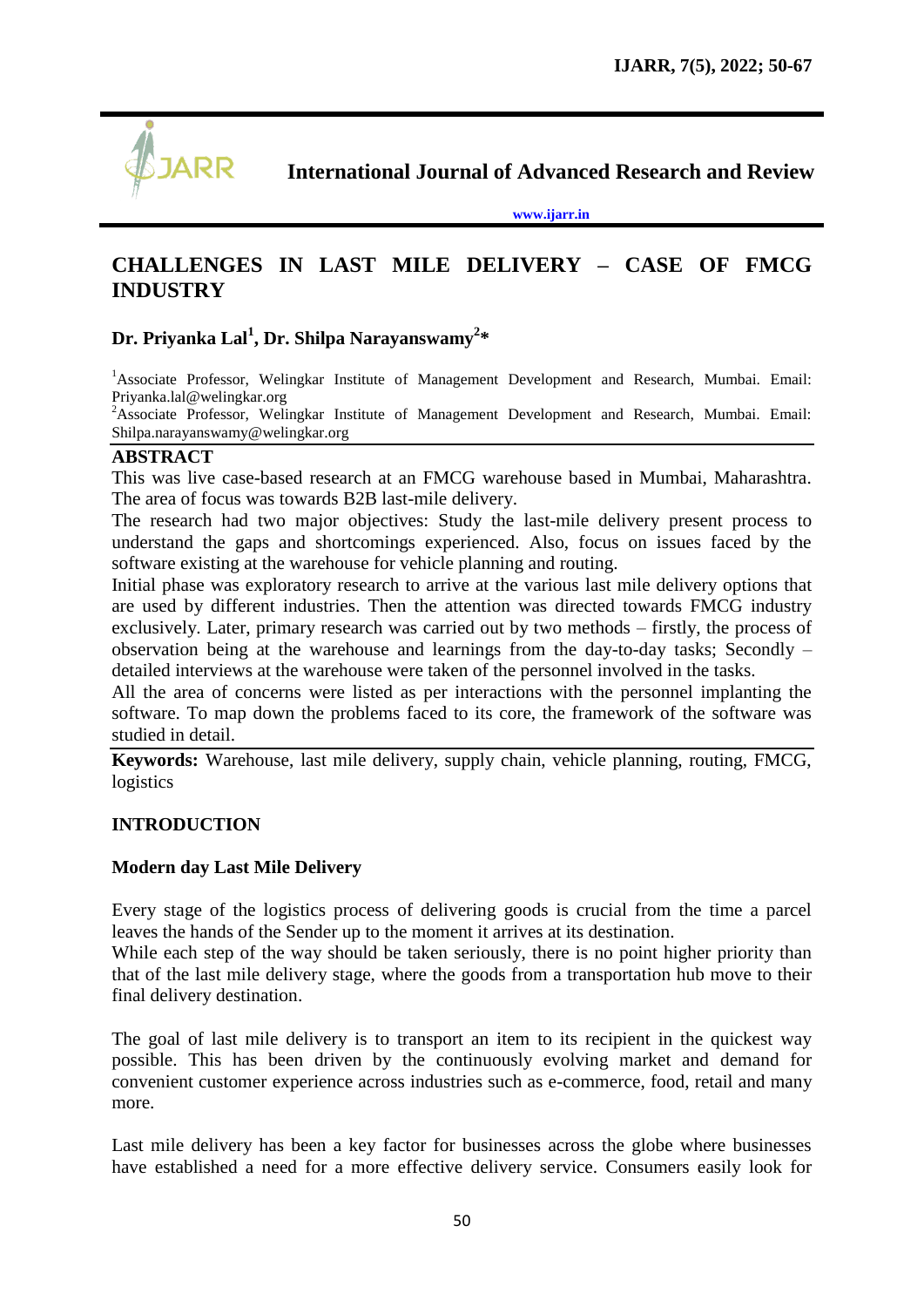alternatives if their logistics partners come up short in providing top-notch supply chain services including last mile delivery software. This is crucial in building brand loyalty that could help companies take a huge slice of the market share.

There are important elements involved in the last mile delivery process that customers are looking for namely the speed, timeliness, accuracy, and precision of the product deliveries after reaching their endpoint.

It is quite ironic that the shortest and quickest leg of the whole logistics process is also the most crucial, so it covers a lot of territories.

Before the boom of e-commerce, the delivery endpoint of goods is the brick-and-mortar store where consumers must go to and purchase the goods physically. But now, the last mile delivery has made things more complicated since the goods must be delivered to each of the consumers who purchased the goods at different destinations.

To ensure cost effectiveness, faster and efficient, a transparent and friction free delivery to the consumers, the location of warehouse also plays an important role. Referring to Figure [1] it is observed that the warehouses are located outside Mumbai city, serving as central warehouse.

Major clusters of warehouses are at Bhiwandi & Panvel.



**Figure [1] Major Warehousing locations around Mumbai[1] Source: [Knight Frank Research](https://content.knightfrank.com/research/2015/documents/en/india-warehousing-market-2020-indian-real-estate-residential-office-7280.pdf)**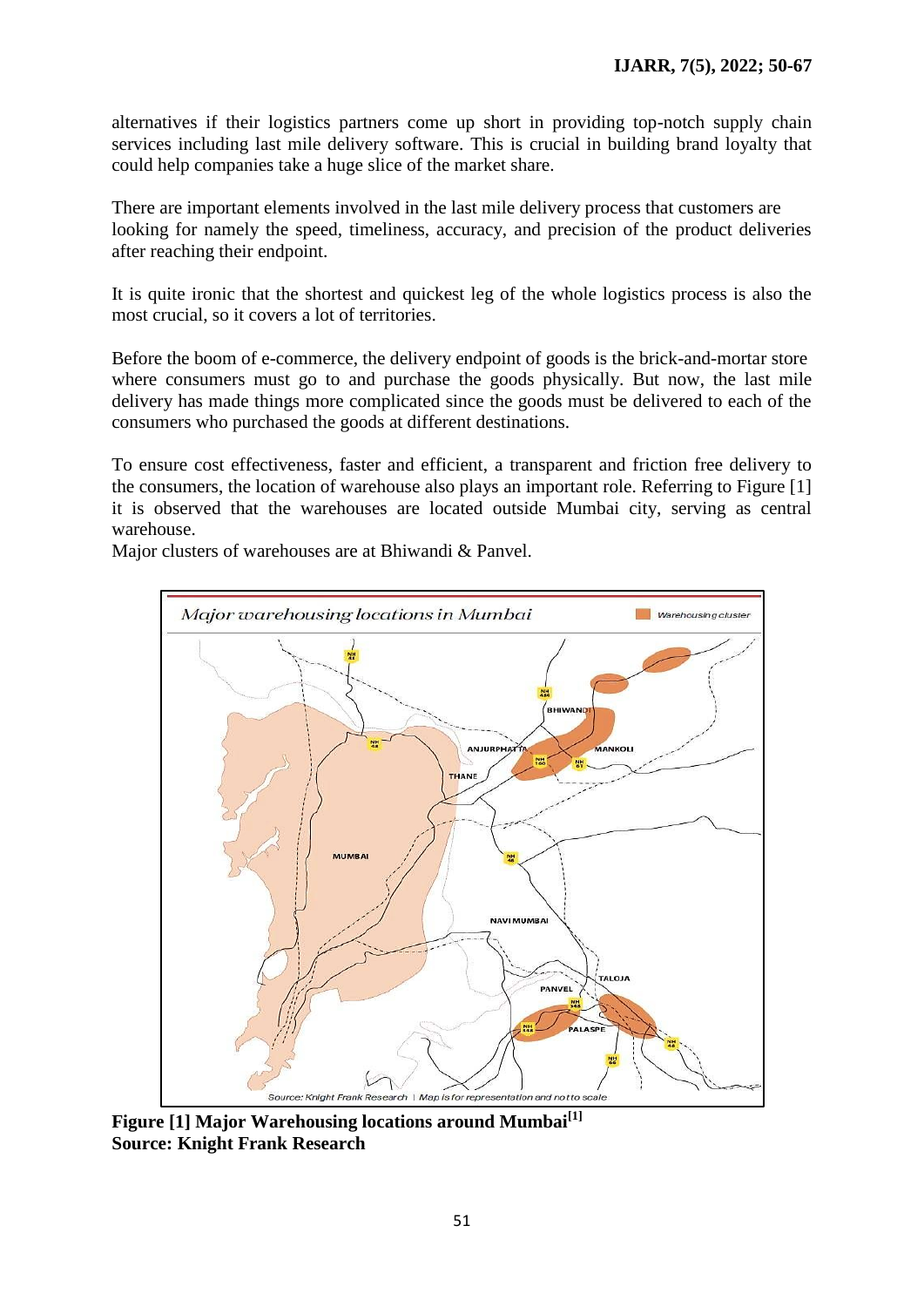## **SIGNIFICANCE OF THE STUDY**

It is important that a study regarding the relationship between all the factors involved in the supply chain pertaining to outbound logistics are studied. This will open many gaps in the current chain and give a clear picture – location of gap, impact caused, and cost involved if neglected.

Modern day consumer expects fastest and most efficient delivery with precise order tracking, safety and security of their goods and the goods be delivered at their convenient time and place. This leads to increased constraints at the logistics end. However, these are to be met as much as possible to have a happy customer under one"s umbrella.

#### **OBJECTIVES OF THE STUDY**

The study takes account of the Last Mile-Delivery. The specific objectives of this study are:

(1) To understand different methods of Last Mile Delivery of products used by FMCG industry.

(2) Challenges faced in terms of Logistics and Distribution of various products.

## **LITERATURE REVIEW**

#### **Theoretical Framework Review**



## **Figure [2]: Framework for Outbound Logistics Source: Author understands of Outbound Logistics**

#### **Warehouse**

The FMCG warehouse is complex, comprising many areas such as frozen or fresh produce sections, and fast and slower moving items areas with different handling conditions; this makes it vital for operatives to receive accurate and specific instructions. Communicate is real-time with the warehouse management system (WMS) with solution that streams commands from the WMS direct to the picker $&\#39$ ; terminal, directing them to their next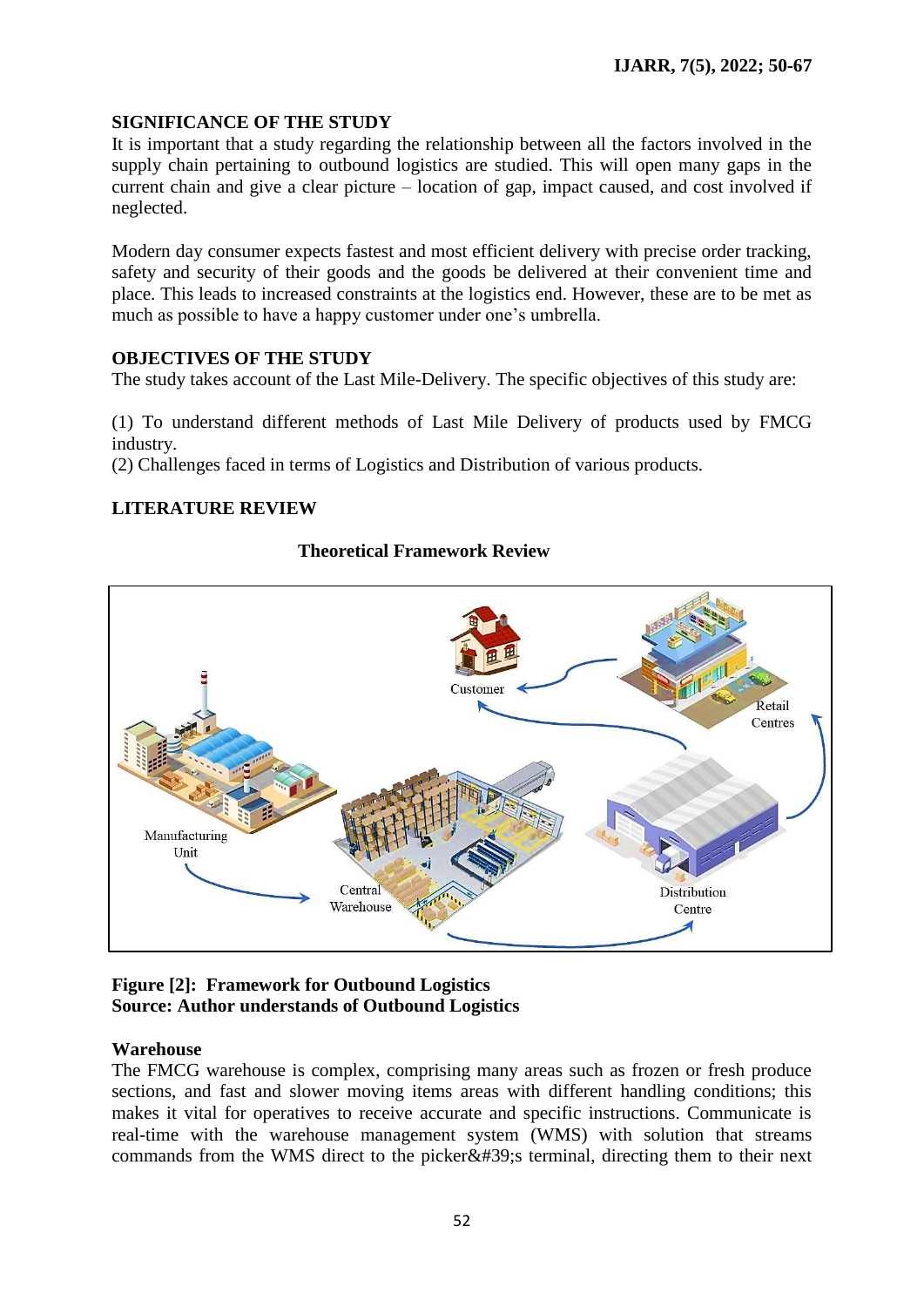pick. On reaching their destination, the operative is also able to confirm the product with the system, ensuring that correct items are sourced [2] .

#### **Response Time**

The time between when a customer makes a delivery order and when he or she receives his or her product delivery is called response time. Order visibility is an especially important ability in delivery process since customers could track their order from placement to delivery, which would affect customer experience [3].

## **Lead-time Gap**

The length of the time that customers prepare to wait is called order cycle, and the time from when the order is started delivery to when it be received is called logistics lead time. In some cases, this may be measured in months but in others it is measured in hours [4].

#### **Vehicle Routing Problem**

When express companies arrange a delivery, they have to set up specific routes for carriers, and the route problem is another one during the delivery process, which is called VRP – Vehicle Routing Problem [4]. Current logistics systems in urban area are usually unable to delivery products with full delivery efficiency. The delivery activities increase the number of freight carriers or trucks in city region, which leads to congestion and other traffic issues in cities. Customers will not pay the full cost caused by the inefficiency of transport system [5].

#### **Last Mile Delivery**

It takes place within a predefined delivery area (e.g., urban area); including the upstream logistics to the last transit point until the destination point of the parcel. It involves a series of activities and processes, of critical value to all the involved stakeholders (e.g., Customer, Industry and Institution) within the delivery area" [6].

#### **Review of Related Studies / Papers**

Today"s customers begin to demand responsiveness as an integral part of service. As consumers increasingly turn to e-commerce for all their shopping needs, a quick response service becomes a critical mission for logistic companies and retail partners across the world. The delivery companies face a fierce competition for survival challenges in the rapid delivery market. Therefore, such companies are forced to restructure their delivery or service network to overcome the cost and delivery speed problems [7], [8] .

There are numerous challenges in Logistics and Distribution industry, and to cater to these obstacles, various solution providers are available. And the distribution problem is incurred by several reasons like the logistic infrastructure, customer characteristics and management ability, so finding a way to solve this problem and adopting a set of applicable methods will facilitate the companies to gain competitive advantages in FMCG logistics market.

## **B2B Supply Chain**

B2B chain and e-commerce chain receives considerable importance owing to its performance implications. Due to the exponential growth of online purchasing and delivery markets, and with the increase in order numbers, the retailers are under pressure to manage their stock and to provide efficient delivery in terms of speed, price, service, and quality. Bopage et al believe that when it comes to customer satisfaction, delivery has the power to make or break the relationship.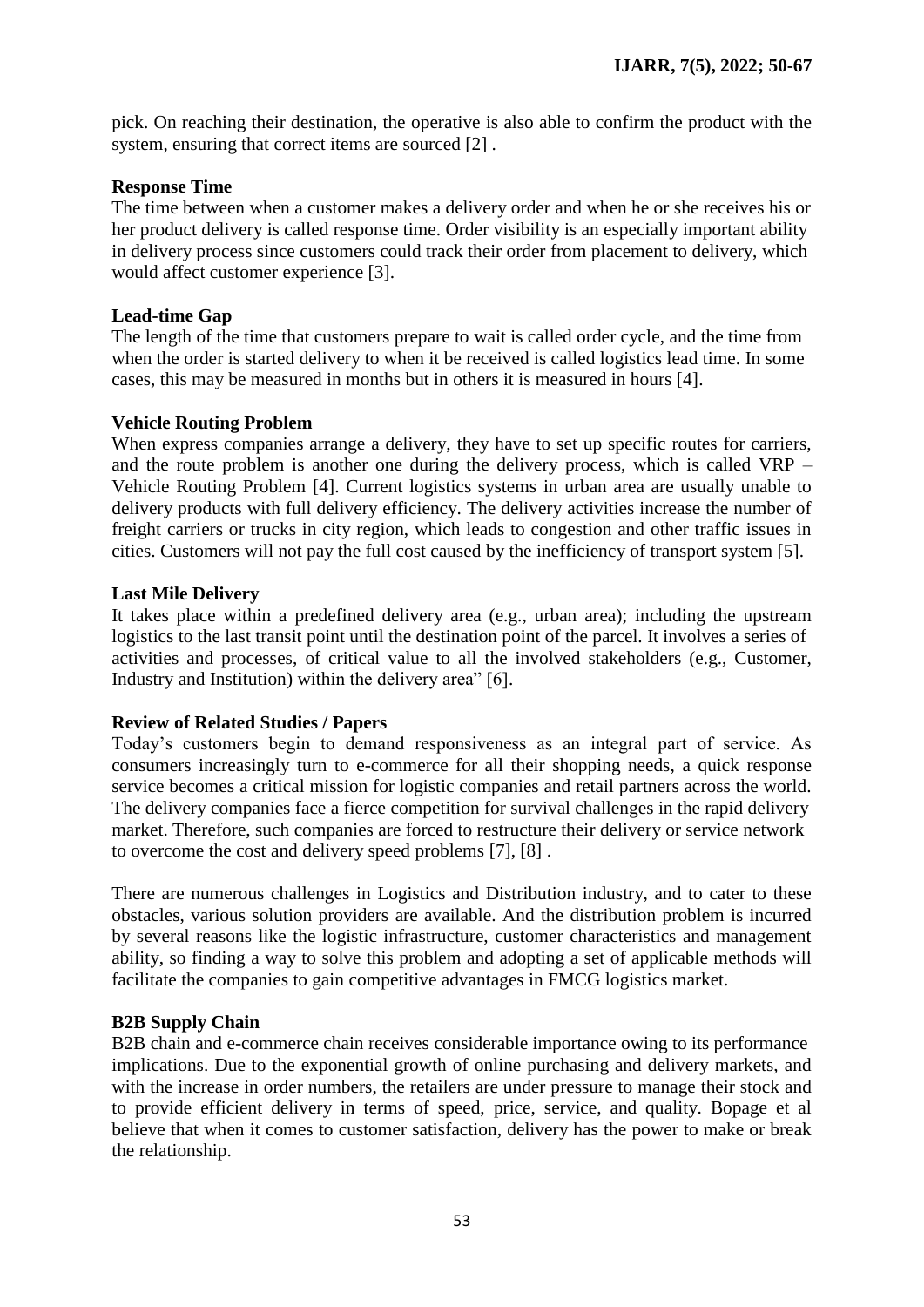In B2B there is often a need for the companies to educate the customers more than in B2C. Differences between B2B and B2C market can lead to the conclusion that keeping existing customers happy and developing the relationships within the accounts to gain more sales plays an extremely important role in B2B sales.

## **Last Mile Delivery**

Therefore, last mile delivery should be considered as one of the priorities in supply chain management, to sustain the business. It is the last process, which includes several activities and procedures that are necessary from the distribution center to the final receive point of a supply chain. It can affect the supply chain operation on several aspects: environment, costeffectiveness, safe unattended delivery, and traffic congestion [10], [11].

Last-mile distribution is the last part of the supply chain logistics process, which involves a set of activities that are necessary for the delivery process from the last transit point to the final drop point. Last-mile distribution is critical because it is responsible for the delivery of products to end customers and is currently regarded as one of the most expensive, least efficient, and most polluting sections of the entire logistics chain [12], [13], [14], [15], [16], [17] .

The core of the last mile logistics system consists of three central components: last mile fulfillment, last mile transport, and last mile delivery. Last mile logistics can be described as the process of planning, implementing, and controlling efficient and effective transportation and storage of goods, from the order penetration point to the final customer. Last mile distribution is associated with the handling, movement, and storage of goods to the point of consumption through various channels. Last mile fulfillment is the process of executing an order by making it ready for delivery [18].

## **Factors involved in Last Mile Delivery**

Based on a comprehensive study addressed by Ewedairo et al [19] , it has been advised that the effectiveness of last mile delivery depends heavily on five key decisions. These decisions include facility location decision: number of distribution centers; inventory decision: inventory in each facility; inventory policy; transportation policy: number of vehicles, route planning, capacity of vehicles and scheduling; and distribution decision.

Souza et al. [20] examined that the nearer to the aggregated point (delivery destination), the more cost and higher loss in capacity and efficiency. This last process of the supply chain may face serious constraints in fulfillment, higher social, environmental, and economic costs, and increased complexity in operational arrangement.

Gevaers et al. [21] evaluated the density and market penetration of the delivery region creating the important effect on the efficiency in last-mile delivery. Duin et al. [22] clearly stated that it is possible to improve the efficiency of the last-mile delivery in markets by implementing some changes in delivery processes such as changes in location, time, route, and consumer behavior.

## **Area of Study**

Consumers have come to expect the same or next-day delivery. Expectations on the B2B side are also rising, with buyers demanding the same convenient experience they are used to as consumers. Of the total cost in supply chain, last mile delivery takes up to 41% of the overall cost as per a Capgemini Research Institute [23] .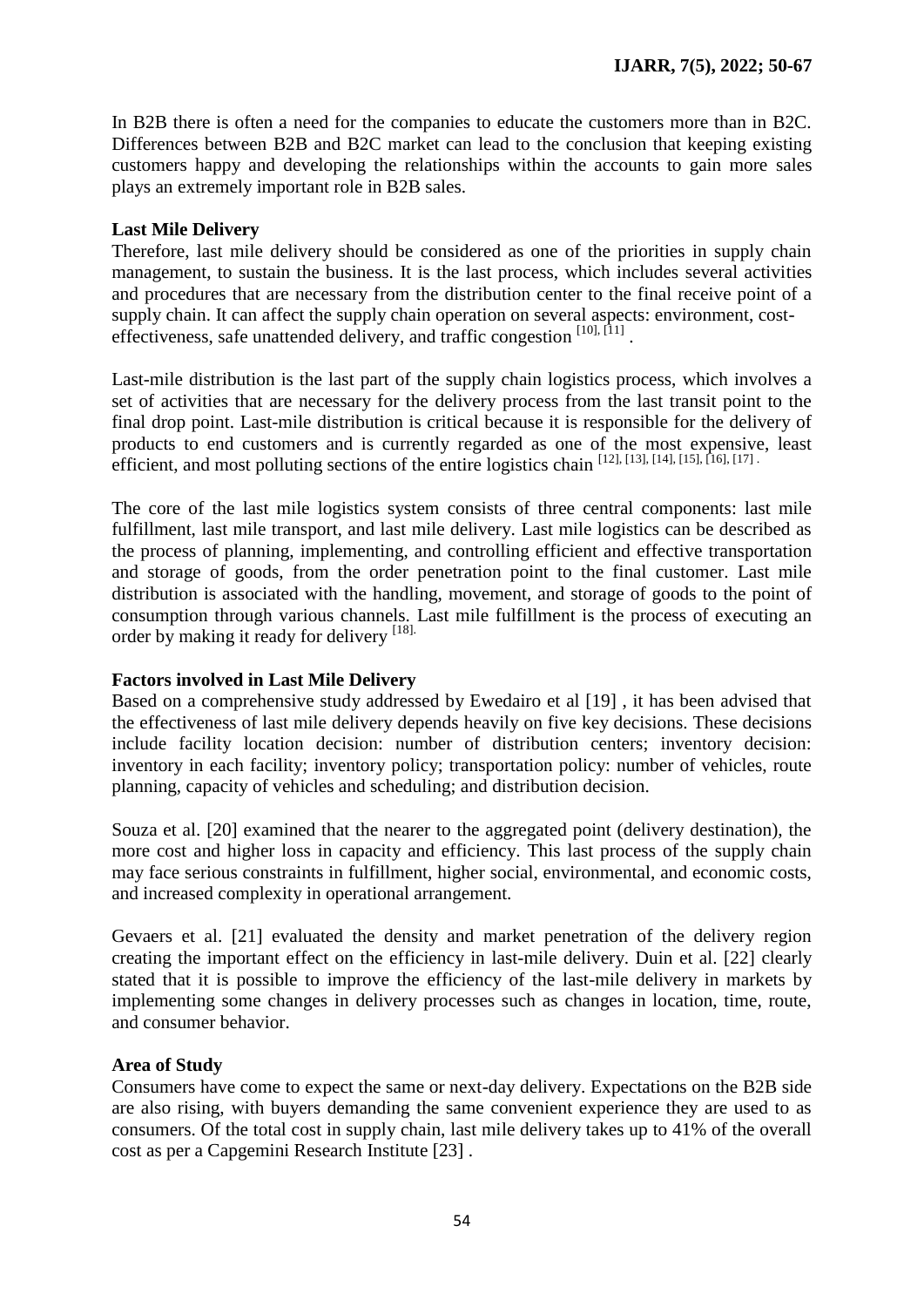On the B2B side, shippers deal with much larger purchase orders and deliveries that are more consistent over an extended period due to customer contracts. Handling these deliveries poorly can result in damaged relationships.

B2B sellers do monitor the delivery process closely; however, it can be difficult for small-tomidsize companies to monitor their operations and deliveries efficiently and cost-effectively. And while there are too many factors involved in last-mile delivery for a single solution to address, new logistics approaches backed by technology are helping businesses improve their

B2B deliveries processes and gain a competitive edge, especially during this challenging time. We will be focusing on the B2B challenges of the Last Mile Delivery from FMCG point of view.

#### **RESEARCH METHODOLOGY**

At this stage of the study, the approach that will make this study feasible will be described through which the results obtained, and objectives could be met.

#### **Research Design**

Research design specifies the details of the procedures necessary for obtaining the information needed to structure and/or solve the marketing research problem. The initial phase of the research will be "Exploratory Design" as an attempt was made to understand the problem statement while relating issues with FMCG Logistics and distribution.

To understand the impact of Logistics on last mile delivery, the research was carried out with an FMCG company Warehouse based out in Bhiwandi. The warehouse uses SAP Technology Platform for maintaining stock-data, Warehouse Management System (WMS) for ease of stock racking, 3<sup>rd</sup> party enabled Sales Orders & amp; supply chain services that enable ease of business. This technology is designed to aid in customer satisfaction with better response and lead-time.  $3<sup>rd</sup>$  party manages the entire Sales process as they control and build healthy, ethical supply chains.

## **OBJECTIVE OF RESEARCH**

A research design is the specific plan used to guide a research study towards its objectives. In this project, research objectives in this study are already existing, so all research and investigate are based on empirical data at Bhiwandi Warehouse from current situation, but not subjective speculation.

#### **TYPE OF RESEARCH**

This case study at FMCG warehouse would give a hands-on experience on the end-to-end process of logistics from Central Warehouse to Retail Distributors and the Retails Shops. As this is a case study-based project, "Qualitative Research" method would give a better perspective to this. Process of Observation along with One-on-One Interview would be used to understand the challenges in FMCG B2B delivery, and the level of impact it creates in last mile delivery.

Focus Groups could also be considered, subjected to the availability of the domain expertized personnel and the time they can spare for discussion at site. Using this research method will allow for the study to be more diverse and look at different angles of logistics, which will result in having a better understanding of this B2B phenomenon.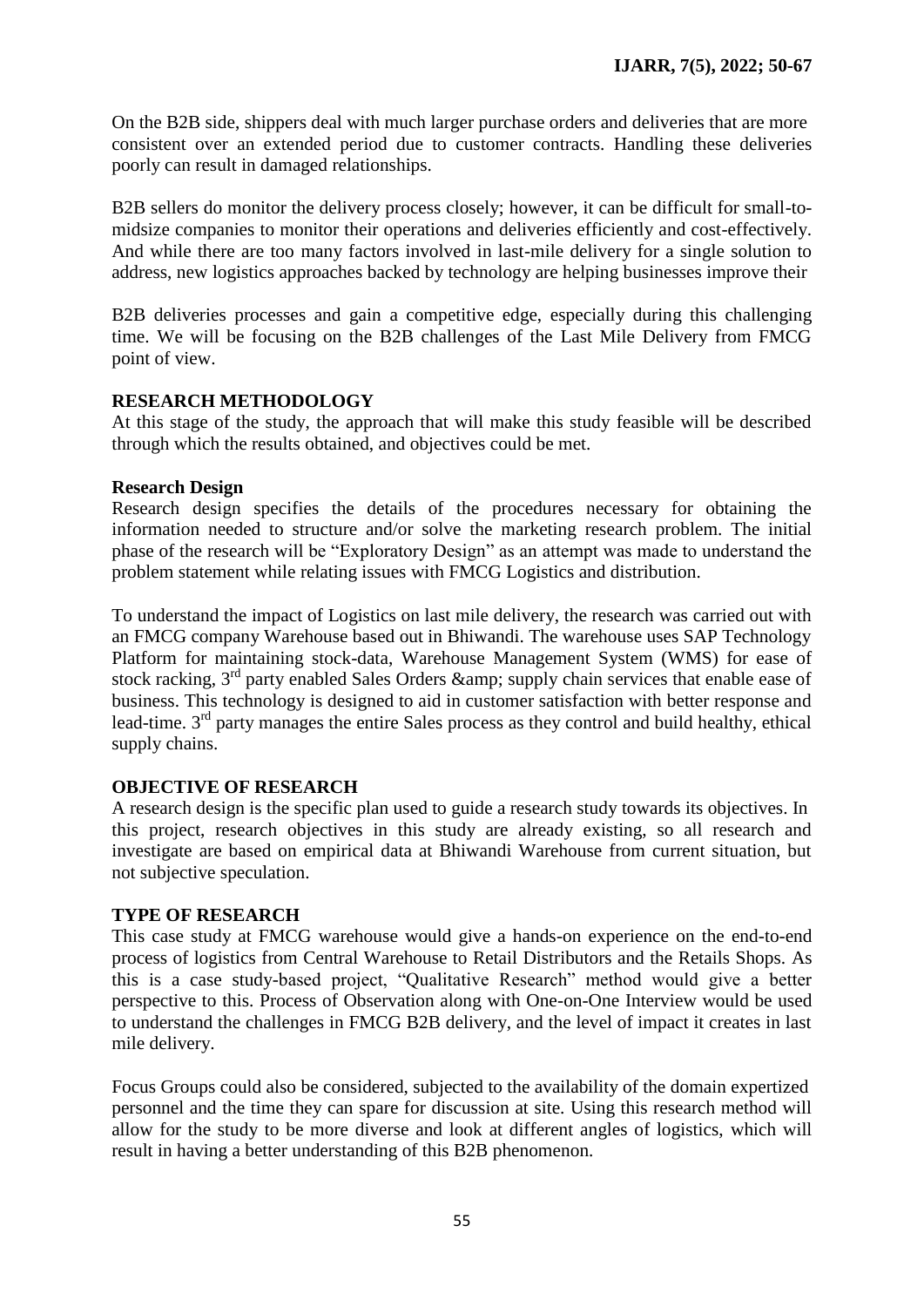## **Data collection**

Primary data collection will be done on-site via information received from the personnel involved in the day-to-day activities, besides from one-on-one interview. Secondary data is gathered through other research papers, business reviews, articles, e-papers and understand trends from research reports.

#### **Scope of Study**

The scope of study was to understand the issues in the last mile delivery and where does this warehouse stand in terms of industry standard in meeting the customer requirements. Being a live project, the primary focus was to understand the issues faced by stakeholders right from Central Warehouse to Retail Shops.

## **ANALYSIS AND RESULTS**

# **Process of Observation**

## **Warehouse**

The FMCG warehouse is a part of Logistics Park based out in Lonad Village at Bhiwandi. It is capable of handling around 7,500 wooden pallets with an area coverage of over 88,000 sq. ft. The warehouse has 2 types of storage facility – Ambient as well as Cold Storage since the products are sensitive and non-durable.

The warehouse employs 10 docking stations out of which 4 have dock levelers. A rack-based storage system with Ground + 4 level is in place and various Material Handling Equipment (MHE) are used for stacking goods on racks. The MHE includes Hydraulic Hand Pallet Truck (20 nos.), Battery-Operated Pallet Truck (5 nos.) and Battery-Operated Forklift (4 nos.) There is a well-defined Standard Operating Procedure (SOP) that is a must-follow while loading and unloading of the goods from and into the warehouse. We will go through the unloading process – inbound and loading process – outbound in detail.

Inbound Process



**Figure [3] Inbound Process at Warehouse Source: Standard Warehouse Process**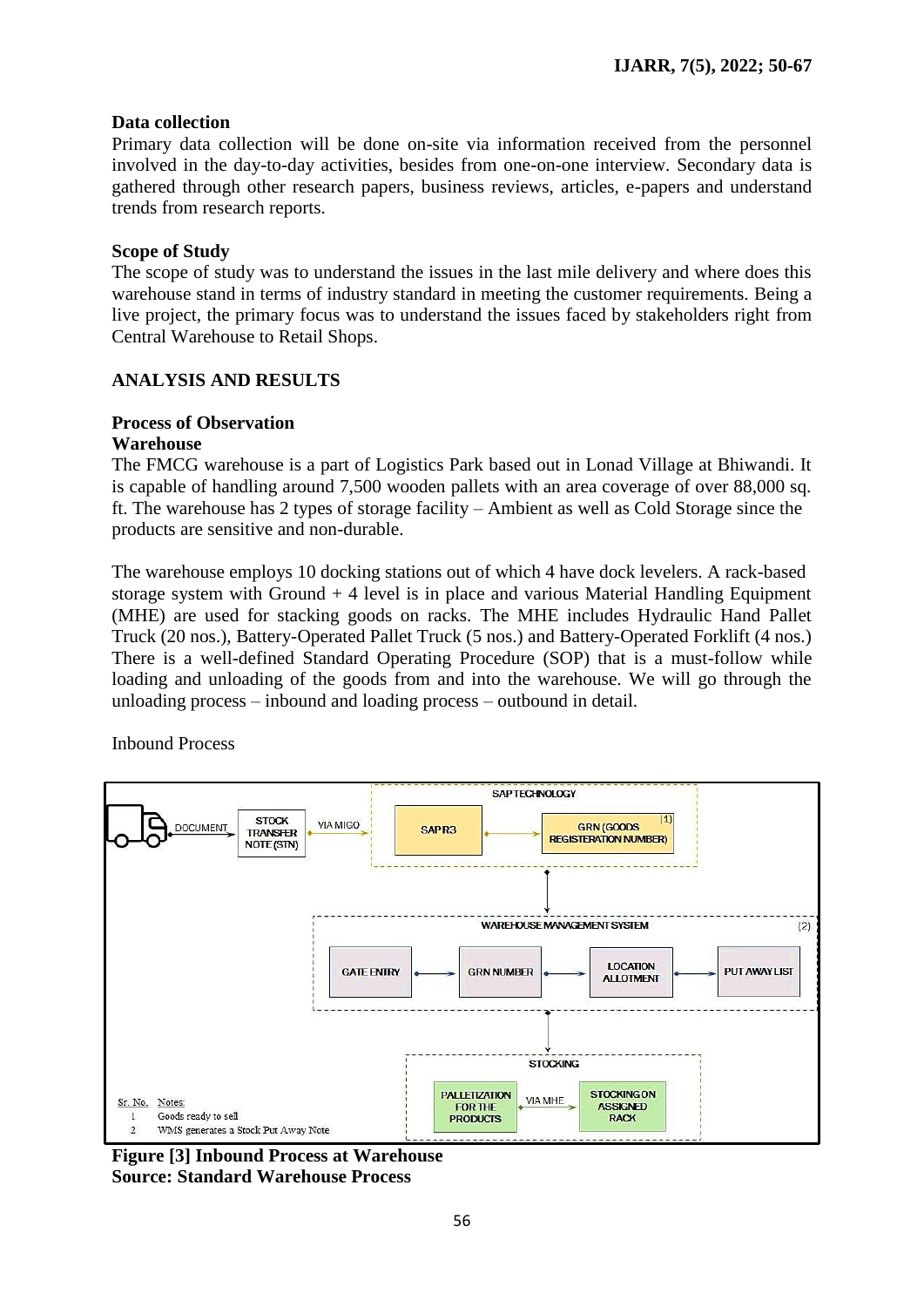#### Outbound Process



#### **Figure [4] Outbound Process at Warehouse Source: Standard Warehouse Process**

#### **One-on-One Interviews**

To have better insights on the current process of Loading stock, Dispatch Process and Transportation, the employees involved in daily activities were interviewed. These interviews helped in mapping out the existing system that is in place for Logistics and B2B as well as B2C Last-Mile Delivery. The following are the inputs received from the interviews:

#### **A. SAP& WMS Operator**

The customer requests are received in 4 types:

#### **General Orders**

These orders are different every time and depends on the demand and consumption level at the end.

#### **Continuous Replenishment System (CRS)**

There are several Retail Distributors (hereafter RD) who have their fixed order norms and they have been assigned a Permanent Dispatch Plan (PDP) from the Bhiwandi Distribution Centre (hereafter DC). It is in the form of Continuous Replenishment System from time to time and their orders are processed every day or alternate days.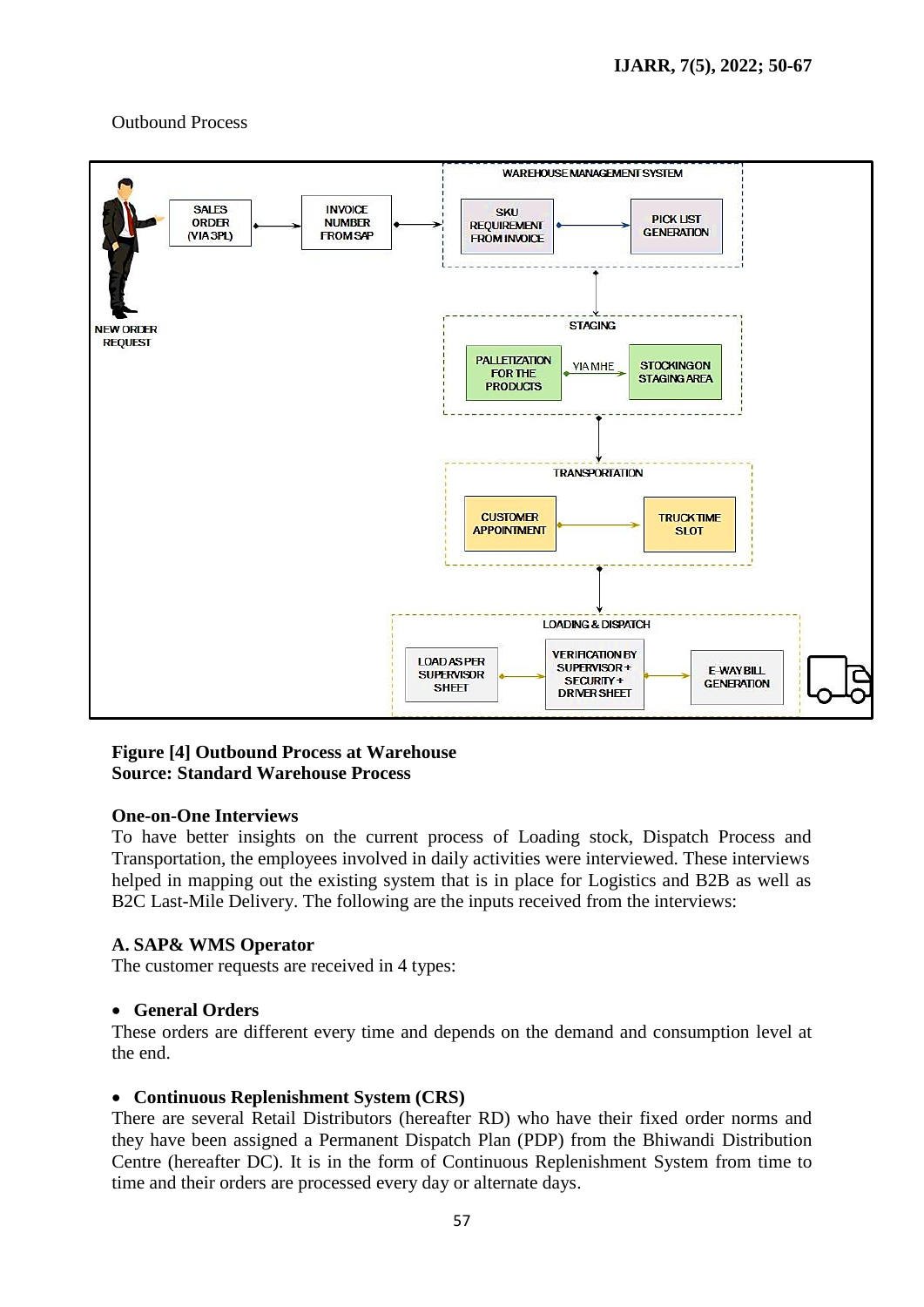#### • Out of Norms (OON)

It so happens that the Retail Distributor has orders other than the regular ones and to meet these additional customer requirements, RD raises order request. However, the PDP cannot be altered as this is only a temporary requirement. So, these temporary orders are processed but these are out of PDP norms.

#### **Out of Terms (OOT)**

Now, it may also be possible that the RD needs some orders as per requirements, but it is a non-PDP day. The PDP being a fixed plan, the DC processes these orders under out of PDP terms.

On receipt of these orders, Sales Orders are generated via 3 rd party and SAP system via Invoice number helps in preparation of Sales Invoice. A single order contains x-number of invoices depending on the number of products involved. These invoices help in easy segregation and identification of Cold Storage products from Ambient Storage products as well as in vehicle loading plan.

#### **B. Dispatch Supervisor**

There is no fixed time for loading or unloading of the goods. However, as a standard practice, the loading of goods for dispatch takes place in the morning from 06:00 hrs. to 15:00 hrs. and the unloading of goods for storage in the warehouse takes place after 14:00 hrs. till midnight. On further discussion with the Supervisor, we understood that there are 7 different types of trade occurring from the DC. They are:

#### **Canteen Stores Department (CSD)**

It is owned by the Government of India under the Ministry of Defence and are a profitable source of retail chain. Frequency of these CSD trade order is once at every month end in bulk. General Purchase Orders (hereafter PO) are received from the CSD"s and the DC dispatches as per their requests.

#### **E-commerce**

Every time individuals and companies are buying or selling products and services online, they are engaging in ecommerce. These ecommerce players have their own warehouses, and they deliver the products it to the end user. Some examples of such ecommerce players that deal with this Bhiwandi warehouse are – Amazon, Flipkart, Nature Basket, and many more.

#### **Modern Trade – Direct**

Direct type of Modern Trade involves groups of businesses with giant players such as supermarket chains and hypermarkets who deal directly with the end customer. It is a B2C type of trade relation and one common example of such Direct Trade is D-mart which almost everyone has experienced.

#### **Modern Trade – Away from home**

Public places such as bus stations, railway station, airports and others also need to be supplied with FMCG products on a daily basis. Hence, the RD's that trade with these entities is termed "Away from Home" – Modern Trade and has B2C transaction.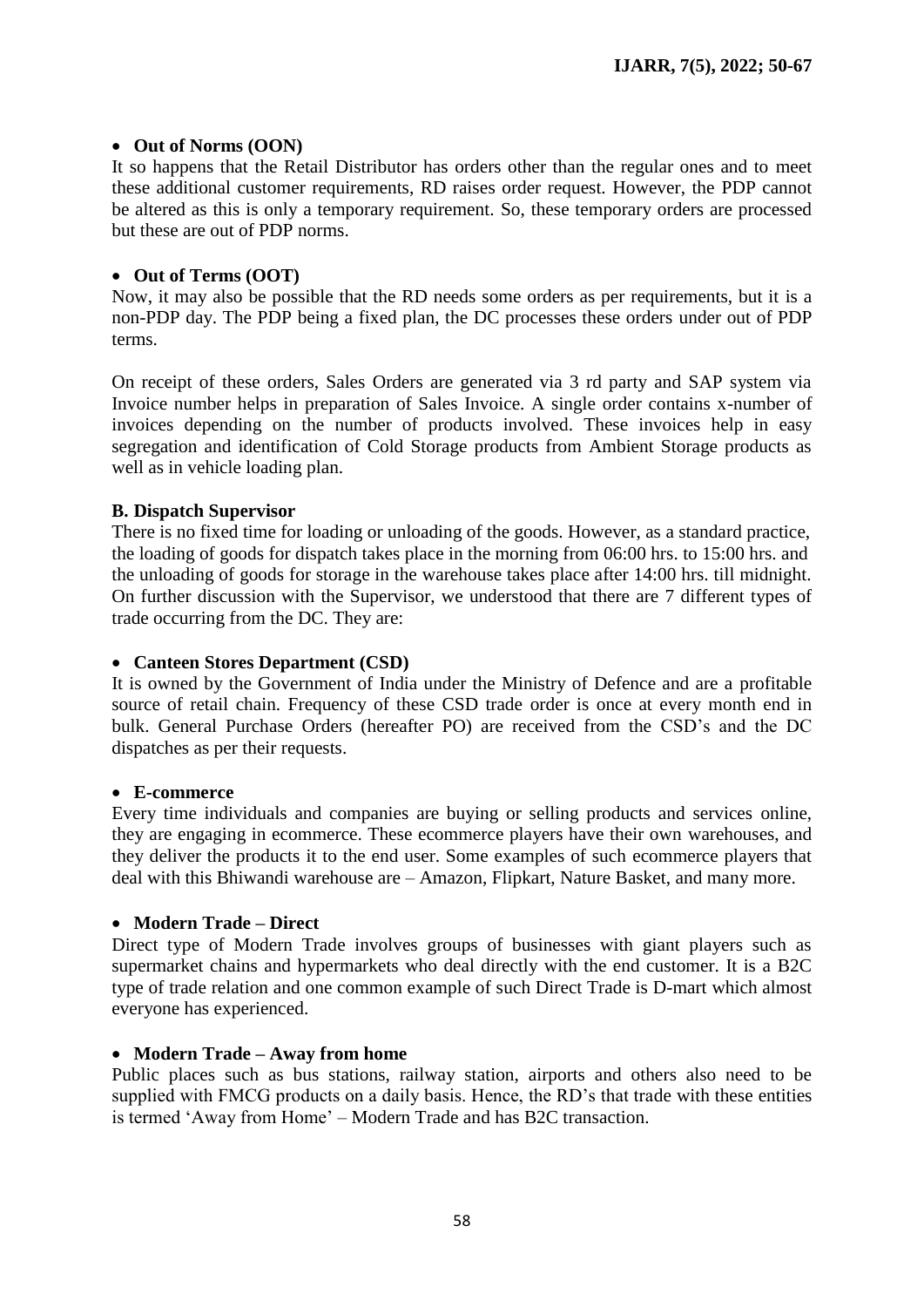## **Modern Trade – indirect**

Indirect type of Modern Trade includes stocking of material by RD and supply it to other small RD's in the area. These RD's deal in B2B transactions as the warehouse has a CRP in form of a PDP.

#### **Traditional Trade**

This trade type is a distribution network of small – retailers, hawkers, open market traders, wholesalers, and distributors. Examples of this trade are mini-supermarkets and other retail chains which have B2B type transaction. They deal with this network; besides, they have a PDP as per defined norms.

#### **Others**

In the Other trades, it usually is deployed to the staff.

#### **C. Vehicle Routing Planner**

FMCG goods are delivered to numerous places from the Bhiwandi Warehouse as it is Central DC. The Route Planner must bear in mind all the different cities, talukas, and even remotely situated villages to be able to provide the best possible way for the vehicle to be able to deliver in minimum time with maximum effectiveness.

The Planner has divided routes in 3 different sections, and they are:

#### **Local**

If the consignment can be delivered in a day, these are usually termed as "local routes". Some examples are as mentioned:

- Mumbai Central such as Chembur, Dadar, Haji Ali and more
- Mumbai Western such as Palghar, Dahanu, Boisar, and more
- Vashi Panvel Kamothe
- Ambernath Karjat Khopli
- Asangaon Shahapur

## **Up-Country**

If the consignment takes up more than a day, these are usually termed as 'Up-country routes'. Some examples are as mentioned:

- Nashik Dhule
- Mahad Raigad
- Ratnagiri Sawantwadi

#### **State**

If the consignment belongs to any state other than Maharashtra, these are usually termed as "State Routes". Currently, only these two states are under Bhiwandi jurisdiction:

- Gujarat
- Daman & Diu

As per the invoice, the Planner takes in consideration the weight of the boxes and number of boxes that must go into one truck load. Also, another factor to consider is that – if the truck load for one RD is only half a truck or less, then clubbing of another RD with similar loading is done to ensure that the maximum vehicle utilization is done.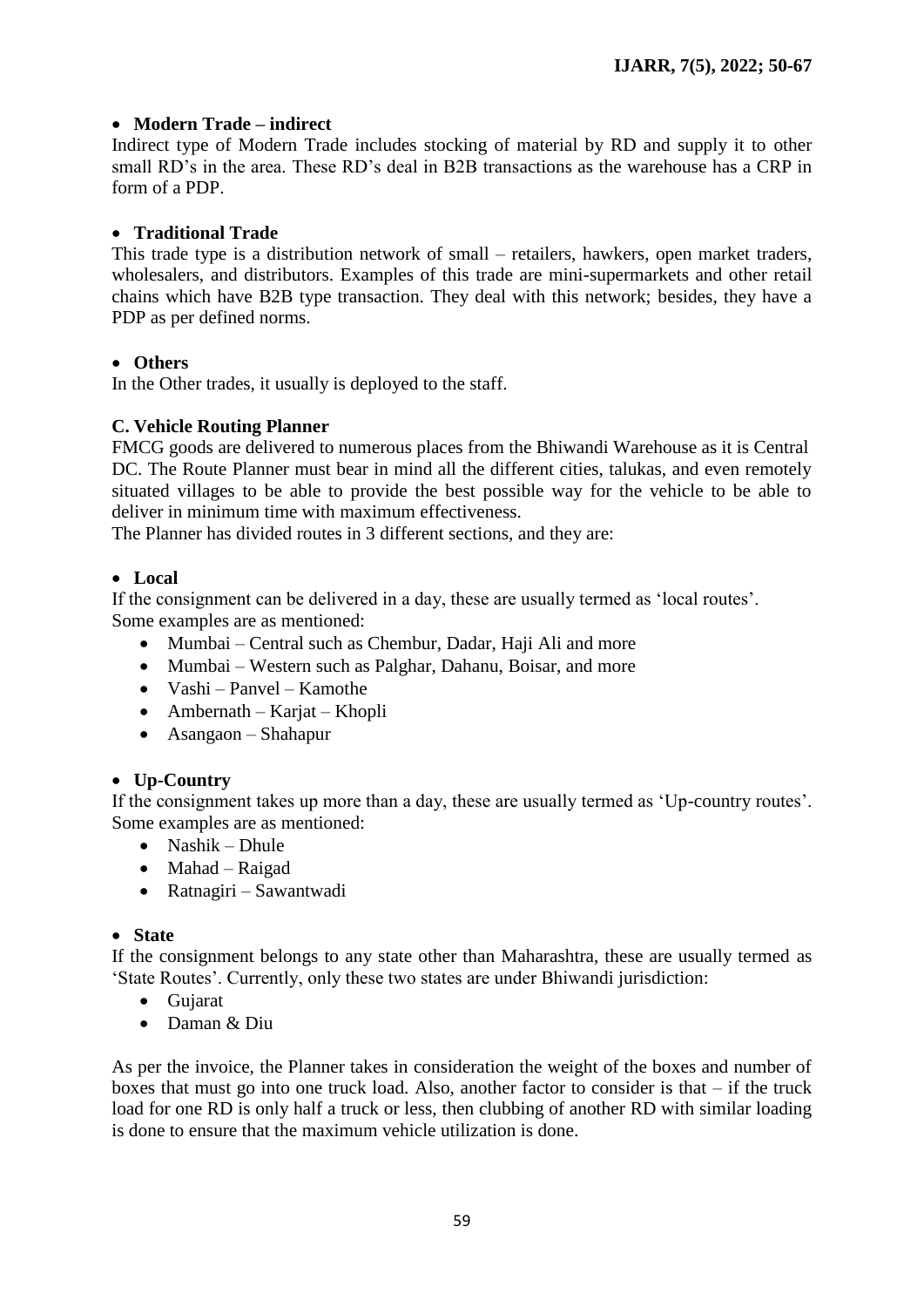The only issue is the priority sorting. Bhiwandi warehouse caters to Maharashtra as well as Gujarat, it becomes much more crucial that the planners give equal priority to both the states. In the priority list, at the top is – Modern Trade followed by Gujarat orders, the later ones are Local and Up-Country orders.

## **D. Quality Auditor**

Even before the vehicle is loaded and is docked at the station, the vehicle condition is inspected thoroughly. It is inspected from inside for cleanliness, dust, dirt & foul odor, traces of chemical, fertilizers or any other harmful substances. As from outside, condition of side walls, tires, doors, or any other protruding part that might result in damage of the goods is inspected.

Depending on the type of goods being transported, the vehicle type either AC or Non-AC is selected. However, it is the prime responsibility of the Auditor to ensure that the temperaturecontrolled product is loaded and dispatched only in AC vehicle.

If an AC vehicle is assigned, it is crucial that it is inspected for the effective working of AC, besides for any dripping water from AC inside that might potentially damage the goods. To ensure the quality of the material inside the package, the temperature inside the vehicle is maintained at a range of 18℃ – 24℃.

## **E. Vehicle Allocation Planner**

There are various transporters who have their contracts with the FMCG company for the delivery of goods. Generally, 7 different types of delivery truck are made available at the Bhiwandi Warehouse. Refer Table [1] for details for types of truck.

The planner has a hectic job that involves number of variables. It is safe to say that the planner is a person who won"t be seen sitting around idle under any circumstances and a change is needed, otherwise overburden could lead to poor decision making.

Some of them are listed below:

- Check available vehicles regularly by contacting the transporter for next day deliveries,
- Keep track of vehicles in transit by contacting the driver for timely updates to keep the customer informed of the expected time of delivery arrival,
- Allocation of AC and non-AC vehicles depending on the material being transported,
- On unavailability of vehicle from dedicated transporters, contacting the market vehicles to avoid delays in delivery,
- Check which RD's can be clubbed to ensure maximum vehicle utilization,
- Loading the non-temperature sensitive material in AC vehicle under situation of normal truck being unavailable,
- Ensuring that the temperature sensitive product is not loaded in non-AC vehicle under any circumstances as it will lead to damage of the goods,
- Making alternate vehicle available as the assigned truck not being safe on the grounds of failure to pass the inspection test.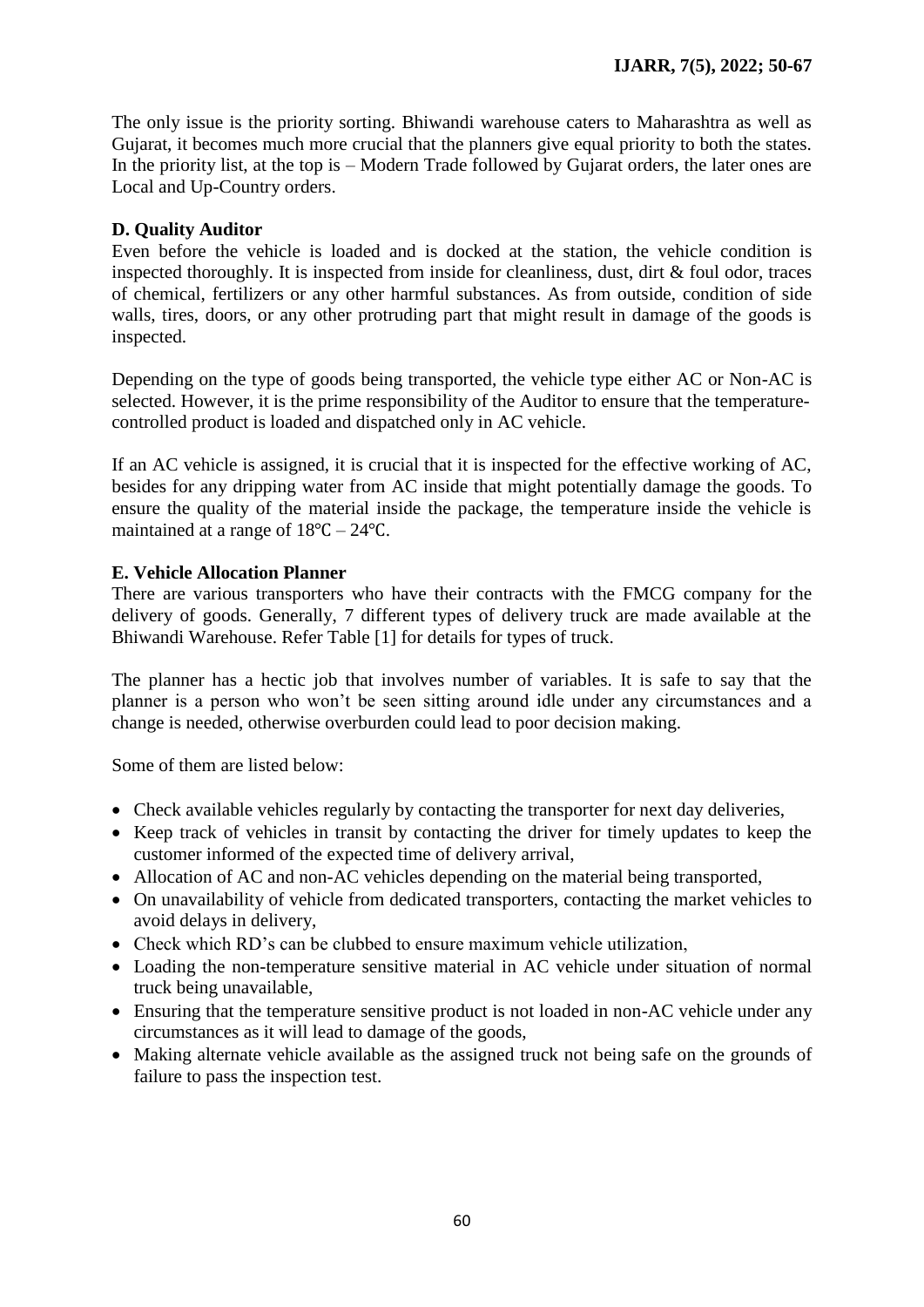| Sr. No.                                                                           | <b>Truck Type</b>     | $\#$ Capacity (in kgs.) | #Dimensions-L*W*H (inm.) |
|-----------------------------------------------------------------------------------|-----------------------|-------------------------|--------------------------|
|                                                                                   | Mini Van              | 625                     | $2.13 * 1.42 * 0.3$      |
| $\overline{2}$                                                                    | <b>Max Truck</b>      | 1,000                   | $2.43 * 1.52 * 1.4$      |
| 3                                                                                 | 407 Truck             | 3,000                   | $3.96 * 2.07 * 1.88$     |
| $\overline{4}$                                                                    | 709 Truck             | 3,200                   | $4.57 * 1.85 * 1.79$     |
| 5                                                                                 | 909 Truck             | <b>DNF</b>              | <b>DNF</b>               |
| 6                                                                                 | 1109 Truck            | 6,000                   | $5.79 * 1.92 * 1.52$     |
| $\overline{7}$                                                                    | Full<br>Truck<br>Load | <b>DNF</b>              | <b>DNF</b>               |
| #Canagity & Dimensions of the vehicle may vany as non-the manufacturer's standard |                       |                         |                          |

## **Table [1] Standard Truck Details**

**#Capacity & Dimensions of the vehicle may vary as per the manufacturer's standard. Values mentioned in the table are only for reference considering average capacity and dimensions of trucks available in the market.**

**Source: Standard Data for Trucks**

#### **PROJECT FOCUS AREA**

As it is evident from the above discussions with Vehicle Routing Planner and Vehicle Allocation Planner, have a lot of burden to ensure that the planning is done a day prior for the next day operations. These are repetitive activities and minimal changes are needed on daily basis to have an effective plan. However, it became a human dependent activity even after being a repetitive one and unless the allocation planner shares the plan with the team, no one has a clue for the subsequent day planning. It usually by the previous night on the close out of the last invoice raised, the planner starts his work of vehicle allocation along with the route planner. To simplify the lives of these planners, the warehouse demonstrated a "Network Software for Route Optimization". The software works on basic inputs and some constraints which can be altered to meet the customer demands.

Let's consider a simple example – RD situated at Haji Ali demands 3 ton of 'temperature sensitive packed food" on non-PDP day. To meet this customer demand, the SOP for Outbound process will be followed starting with raising a "PO – under OOT" followed by invoice generation via SAP. As soon as the invoice number is indicated on SAP, the WMS person starts his routine to ensure that the goods to be dispatched are staged on the day of delivery. In the meanwhile, the planners pick the information of RD location and SKU count – boxes and weight from the invoice. They will look out for an AC vehicle, being a temperature sensitive product; with capacity above 3 tonnes in their list of available vehicles, besides assign the driver a route to be followed. That's all!

Now that being only one order, it was quite easy of the planners to map it out and wrap it up quickly. Bhiwandi warehouse being an important and busiest DC, one can only imagine the number of transactions happening on daily basis. The software is thus designed to assist these planners by reducing the repetitive work of going through the list of vehicles, monitoring the vehicle locations, checking for vehicle availability, keep track of routes, real-time vehicle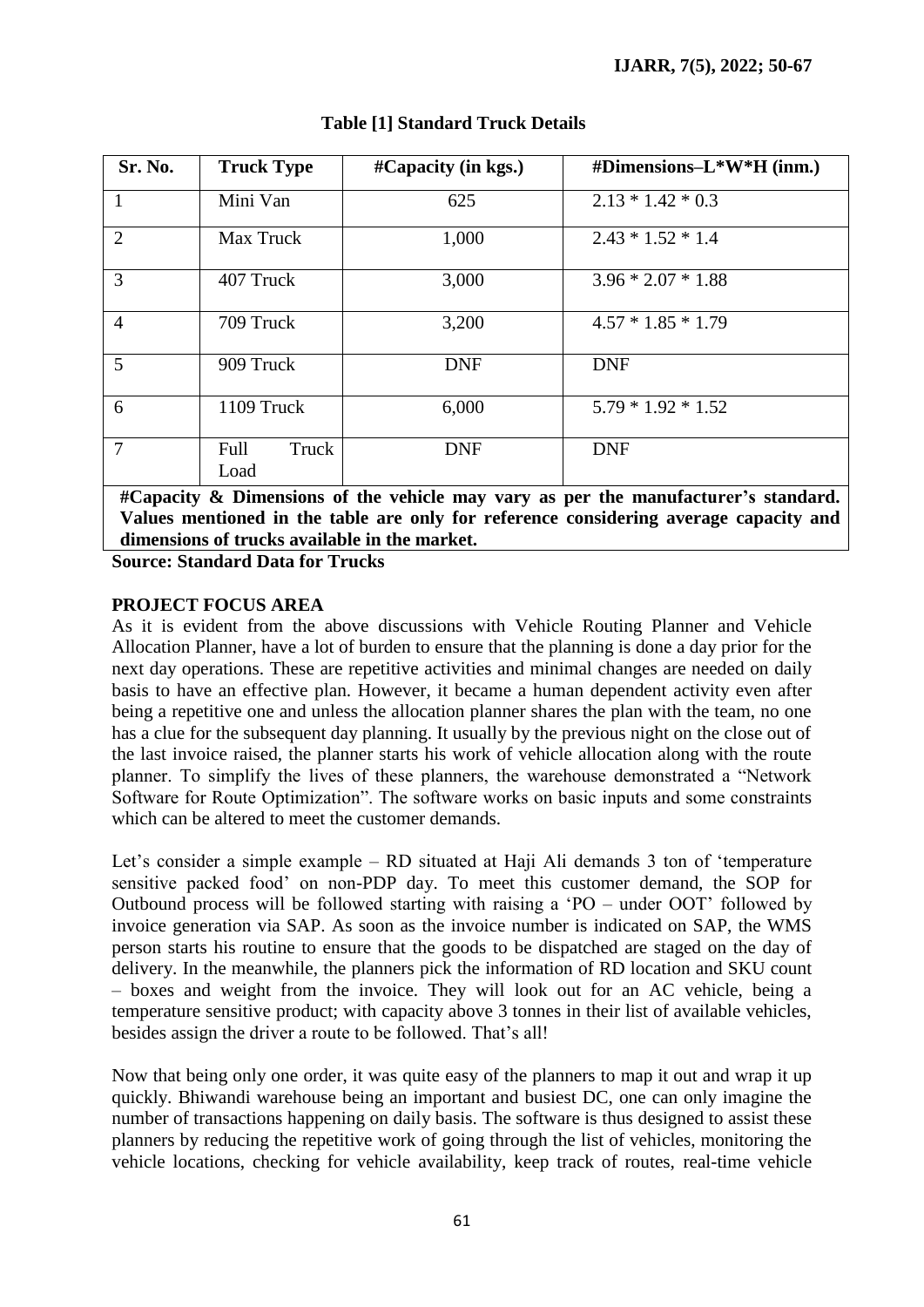tracking, clubbing of RD"s with less orders, decide the route to be chosen, assign AC/Non-AC vehicle depending on SKU, indicate vehicle utilization and many other notable features.

It's been a while since the system is put to use, but the planners prefer carrying out the activities in a traditional manner rather than using the software. The planners have observed certain limitations with the software rendering it unusable at this moment. Our focus would be to list down in detail, the problem areas in the software and its implementation.

#### **PROBLEM AREAS**

It is hard to imagine that a system that will only benefit the warehouse has yet not found its place into the vehicle route and allocation planner"s workspace. Though the route optimization software has been designed to reduce human efforts and give out the best possible solution just by entering the required data, it has been through a rough journey on its way into the warehouse. To begin with, there are 7 categories of delivery trucks available. This is a basic constraint that the software can interpret and work on it. The problem arises because of the various  $3<sup>rd</sup>$  party transporters. Model of the truck may be similar, nonetheless the dimension of the truck varies as the manufacturer standard. This leads to the issue of available volume for storage as the software might give inputs as a standard input dimensions where in practicality there might not be sufficient space available or even more than required space may be available for storage.

Now, basis the vehicle dimensions input the software has stored, it would be easily able to give us a value of the "Vehicle Occupancy". But these transporters make it difficult to understand the unutilized space due to the variants of trucks in market. Adding to the misery are norms for stacking which are mentioned on the boxes and an easy input for the software as stacking height depending on the goods inside the package. The planner overrides these norms of height by adding on a layer or two above it to ensure maximum material being transferred during a trip. If it was as per software, maybe another vehicle might have been needed however the planner avoided it by manual intervention.

There are situations such as the vehicles that have been allotted by the  $3<sup>rd</sup>$  party transporter solely to this warehouse has left the premises in the evening and is not available for the next day delivery. In this scenario, there are two things that are bound to occur – either the transporter will arrange another of his vehicle to maintain the agreed trip count for full payment at the end of month or it may be possible that the transporter is out of vehicle and to meet this trip, the warehouse requires another market vehicle as the order cannot be delayed. These market vehicles are not a part of the software as these are temporary solutions and no provision is currently being made for it under the available vehicle section.

Moving further, we have the issue of vehicle tracking – real-time data of location. Yes, the software has the tracking option but in vain unless the truck has a system of GPS tracker on it. As on date, only the AC vehicles can be tracked with the least time interval being 5mins! Sole reason being able to do so is a sensitive product being handled, it has a temperature sensor installed that act as a remote indicator whether the required environment is maintained. It is done by 3rd party software that is responsible only for temperature, the tracker is an additional feature for their use. These vehicles aren"t tracked by the warehouse network routing software. Real life scenarios such as vehicle breakdown cannot be predicted even after scheduled maintenance.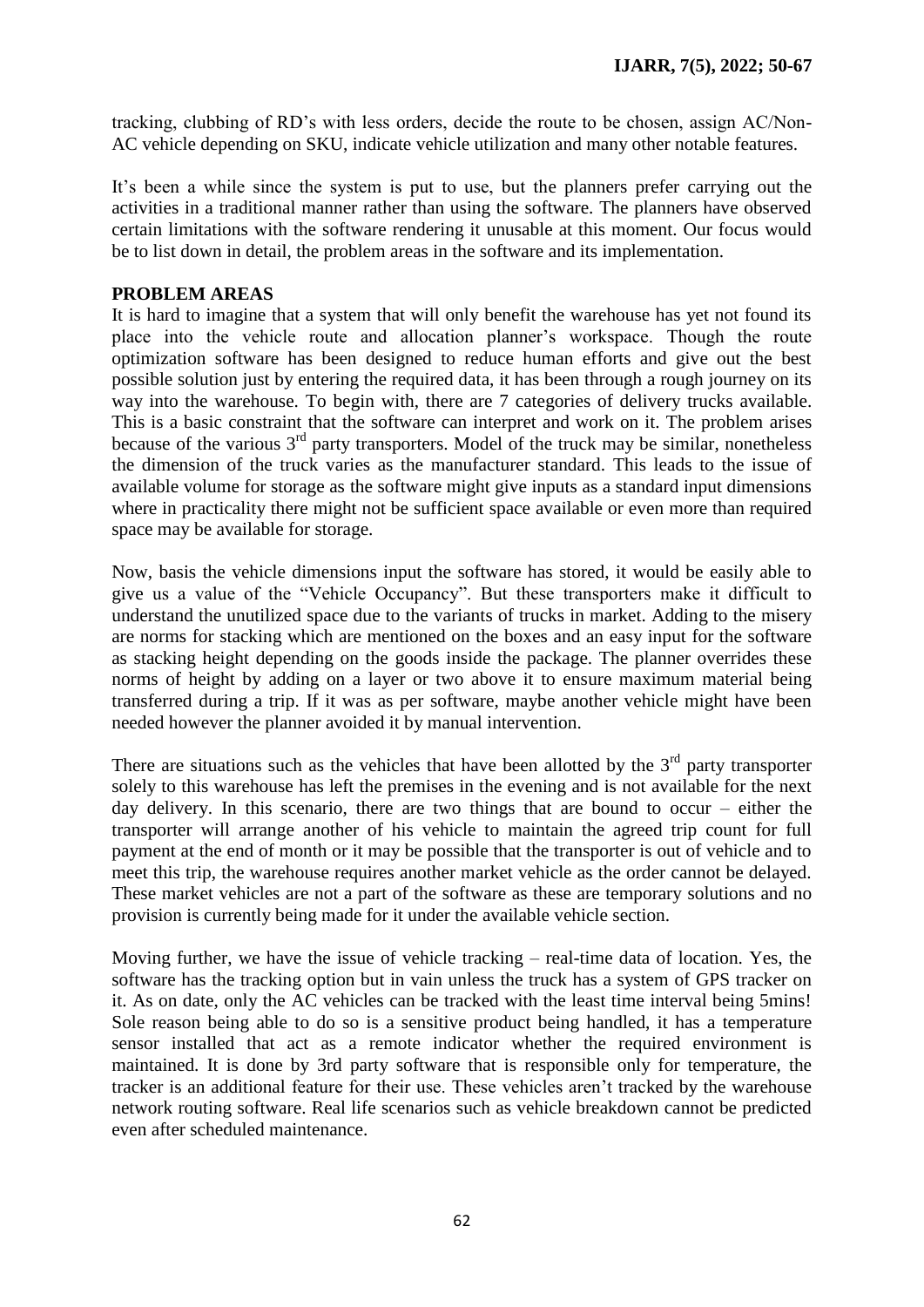This leads us to another problem of vehicle condition. A very relatable example is that the vehicle has completed its delivery by afternoon and taken up next order of same day for another customer. Chances are that the traces of the goods being transported in the next order are not suited for our FMCG products. Although the software has assigned this x-vehicle to deliver packages and the vehicle is available, the vehicle is not safe for use because the traces might affect the quality of the products – resulting in not fit for use. Now the software might have some contingencies in place, but never will it allocate an extra vehicle for such scenarios. So human intervention becomes essential.

A single RD"s PO will not necessarily fill out a complete truck. In such cases, the software has an amazing feature of clubbing such small orders together to optimize vehicle occupancy. Although imagine clubbing 3-4 orders together only to realize that the vehicle won"t be able to make the deliveries leaving the goods out in unsafe environment. Vehicle unavailability of the next day aside, but the uncertainty of duration of delivery is another pain point. Besides, RD"s have their own time slots in which they accept the goods. There are situations where the vehicle must halt at some RD"s due to unavailability of labor on arrival of vehicle and can"t be ignored. In a real-world case, best to best a single vehicle can be allotted is a maximum of 2 RD"s. Majority of these clubbed orders are dispatched early morning to cater for waiting time given by the customer during their busy day and all the driver can do is wait patiently.

Last but not the least, the software has a GPS enabled route and is aware of the terrains that the vehicle has to pass through. Even so when it comes to cities, there are restrictions which need to be considered. Timing is a barrier laid down by the Transport Authorities to avoid hiccups in main city roads caused by goods transport vehicle. Also, imagine being in city during morning where people are rushing to work and a 40ft container is blocking the road at place of unloading. As the software had assigned this vehicle, doesn"t mean that the responsible person neglects these real circumstances and thus human intervention becomes essential. The software had assigned to ensure that it gives out the effective solution however, this may cause more issues than solve it.

The above-mentioned problems were limited to the shortcomings caused by software but there is also human factor that contributed to certain extent. The vehicle route and allocation planners have different school of thoughts. They are of the opinion that what a human can do with ease and flexibility, cannot be done with the aid of network software. They feel that there are numerous constraints to be included in the software. Rather than wasting efforts on software which won't be able to generate the apt output and regarded unusable, a human would invest time but cater to a practical output. There is a resistance to change observed among the planners.

It is the responsibility of the planners to ensure that the necessary inputs to the software are fed, reducing the errors caused one-by-one. As the software is flexible enough to take the constraints, the planners need to take charge and make the changes required so that with time, it would be able to cater to practical solutions.

## **SUGGESTIONS FOR IMPROVEMENT**

As these problem areas were identified on the implementation front by the personnel from the warehouse, it became essential to delve deeper. To understand the framework of "Network Software for Route Optimization", the service provider was contacted. Post the discussion, it was observed that the constraints / problems faced by the personnel could be resolved. Let us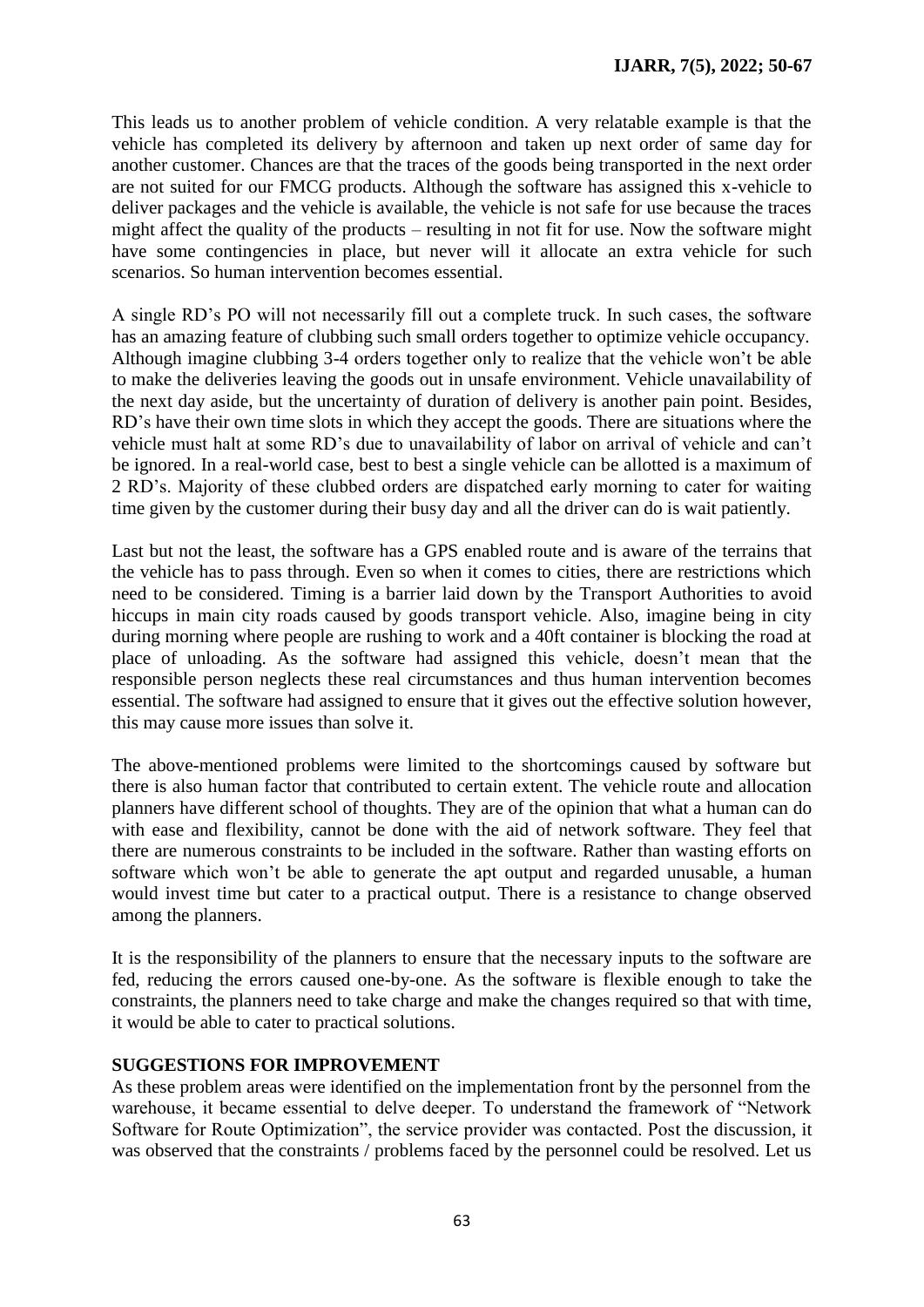discuss individual area of concern in detail to apprehend the level to which they could be condensed or deciphered.

## **A. Vehicle-to-Vehicle variation**

Indisputably, every manufacturer in market will have similar model of the truck, nonetheless the dimension of the truck varies. Currently, the software has the standard size vehicle dimensions registered in the memory. Conversely, this can easily be worked out by providing actual dimensions of the registered truck at the warehouse as input to the software. Let us consider an example of the same – a standard 407 truck registered can be separated by rewriting it as 407 – Manufacturer A, 407 – Manufacturer B and so on. Likewise, for all the 7 truck sizes usually arriving at the warehouse.

Apart from this, if the data for distinct categories of products are present in the system with individual box capacity and dimensions, the software would be able to calculate all the permutations and combinations that may be possible while assigning a particular vehicle making it more accurate. This may lead to increased data for number of vehicle types in the software, but then again, all the operator wants is to be able to select the exact vehicle that is made available, and this issue is sealed.

## **B. Vehicle occupancy**

The dimensions provided for x-type of vehicle is used as an input by the software for calculating vehicle occupancy. As perceived from the previous solution for variants of vehicles, it is evident that now the available vehicle volume would be calculated precisely.

As for the planner that over rides the norms of height, can be provided with another constraint in the software, for adding on a layer or two above it to ensure maximum material transfer. It sometimes happens that for a non-standard product, the calculated number of boxes that can fit by software and the actual number of boxes that fit in the vehicle varies and the planner has to be accountable for it. This may be based purely on the experience level of the planner and, inspecting if physically space permits.

Simply – if temperature sensitive packed food to be delivered as calculated by the software is 5 stacked boxes. But it is clear to the planner that another layer of box can easily fit on the stack providing better occupancy, a provision in the software is present to alter the stacking height based on product categories.

## **C. Vehicle tracking**

The vehicles that are permanently assigned to the warehouse can be effortlessly tracked by the network software. Presently, it is not being used because of the following limitations:

- To track the vehicle, the driver of the vehicle must have a smartphone with the software application installed. It is not necessary that all the drivers have a smartphone.
- If the driver has a smart phone, it is not obligatory that the required data connectivity for the application is available.
- Considering, that the driver does not have a smartphone, the company is bound to take responsibility of providing a smart phone.

Owing to these reasons, the tracking of vehicle is an issue. This is a situation where the warehouse needs to take charge if an investment on dedicated smartphone for the successful tracking of vehicle provided the transporter takes accountability for the safety and security of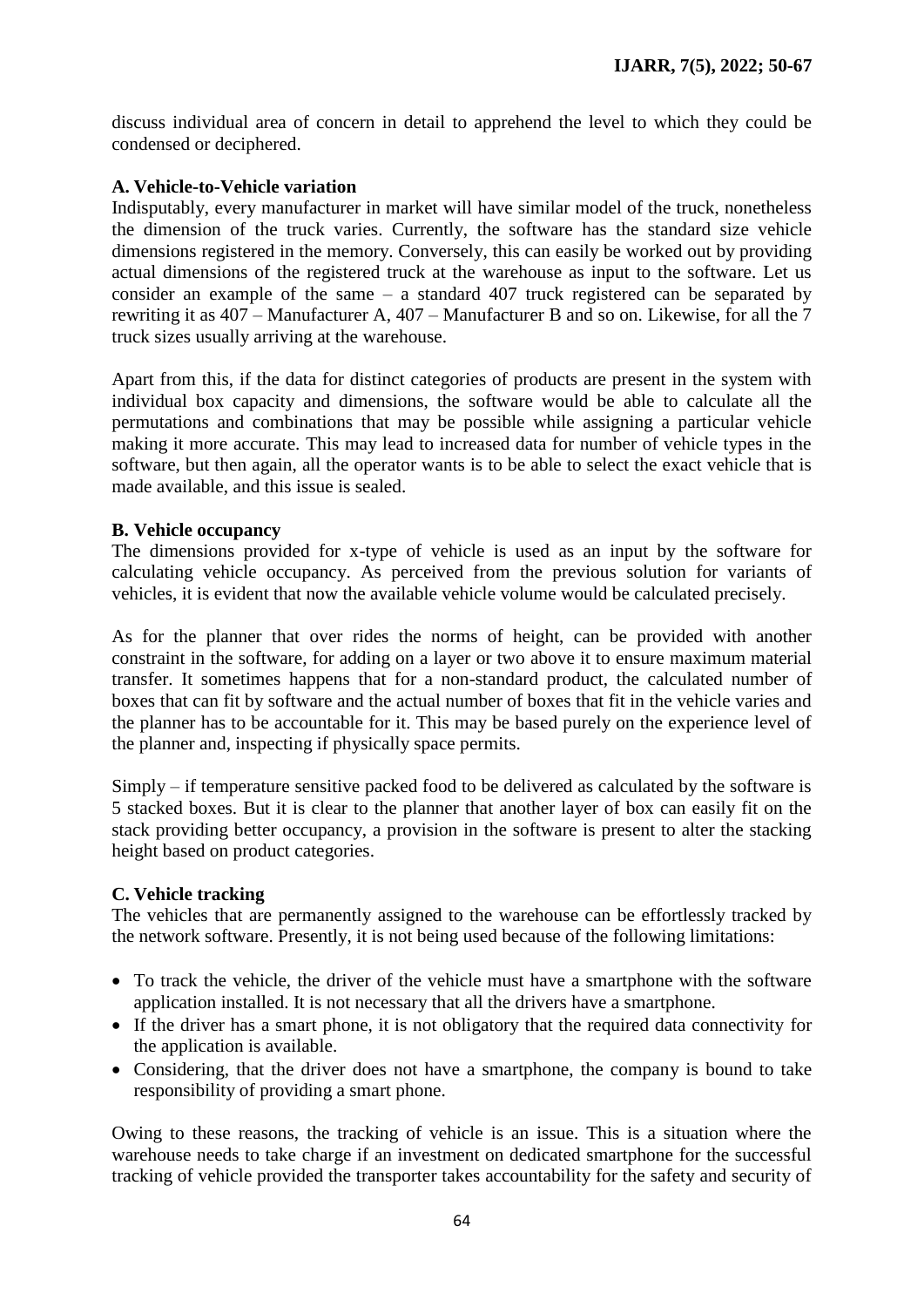the investment. Besides, in the event of any external damage to the product including theft or loss, the transporter is liable to compensate the amount to the warehouse.

## **D. Market Vehicle**

As these are temporary solution vehicles used to deliver goods only in times of unavailability of designated trucks, it is difficult to track them and, also assign a specific path that the warehouse planner has provided. A similar situation as the previous problem arises.

This unregistered vehicle can be tracked under two circumstances: firstly, the driver needs to have the application in their smartphone and secondly, GPS integration of the vehicle. As these are market vehicles and are called upon as and when needed, the planner may ask the transporter to assign a driver who has a smartphone to aid the better tracking of this vehicle. At the warehouse, the network application software could be installed on the driver"s phone for easy traceability and assigning a predefined path.

## **E. Unsafe Vehicle Rejection**

It so happens that the vehicle is not safe for use because of the traces left back by the order taken up for another customer. This is usually detected at the vehicle docking station by the Quality Officer and to reject the vehicle at this stage means that an alternate option has to be made available.

Now the software has already allocated x-vehicle for delivery. A market vehicle needs to be called upon to make sure that the delivery is not delayed. Under such circumstances, there is a provision available in software to assign a different vehicle. So, the load planned for xvehicle can be shifted to y-vehicle on the day of delivery.

## **F. Clubbing orders in a Vehicle**

There is an amazing feature of clubbing small orders together so that the vehicle has optimum occupancy. On such days where shipments need to be clubbed, the routing of these RD"s is crucial as it must ensure the delivery within time in full.

System can make straight routes and can also prepare curved routes. But sometimes even after considering the traffic and other constraints, if the system can plan two deliveries in an opposite direction on-time, then for the purpose of optimization it will plan it. The user will have the access to change it, if needed.

#### **G. Terrain specific Vehicle**

As the software has GPS as integral part, it allocates a vehicle based on truck load. But it must also be aware of the terrains that the vehicle has to pass through. If the same is not considered, then it may lead to blockages and traffics by breaking the rules down by the Transport Authorities.

To avoid this scenario, all the delivery points served by the warehouse can be earmarked basis the type of vehicle which can service them. This helps in a way that when the system plans for the shipment, it considers this constraint and assigns only the earmarked vehicle type or a smaller vehicle.

#### **H. Human Factor**

From the previous solutions to the problems flagged by the warehouse personnel, it is evident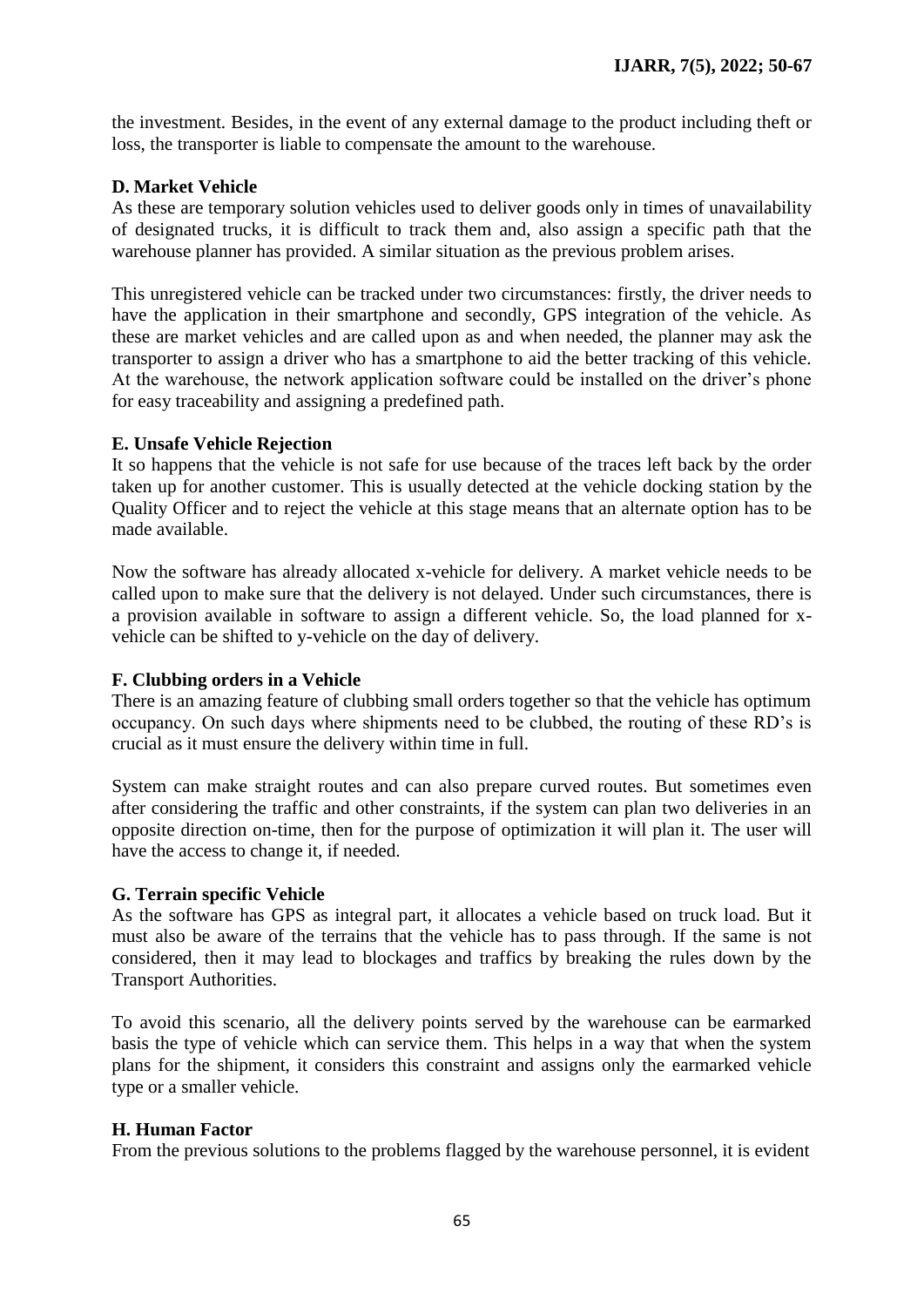that the software is flexible enough to take the constraints with hardly any restricting points to it. It is now on the shoulders of the operators to make the most of this networking software available at the warehouse.

The planners need to shift from the conventional methods to this advanced user-friendly software. This in turn will result in the betterment of the warehouse as well as save a lot of man-hours that are currently being spent on this monotonous and repetitive activity. Besides, the shift will also aid in reduced dependency on any individual and anyone with the basic knowledge of the inputs required for the software would be able to run the daily plan for the vehicles.

This should be seen by the planners as an upgrade in the system and on professional level as stepping out of their comfort zones to learn something new.

#### **CONCLUSION**

As stated in the problem areas, numerous limiting factors were stated by the operators for the "Network Software for Route Optimization".

The same framework for the software upgradation was shared with the vendors. This upgradation will ensure that the existing problems can be bridged, and the last mile delivery gaps can be successfully addressed by the FMCG provider.

The pilot testing of the software revealed that many of the challenges faced could now be overcome due to these additional features. This study concludes that many of the challenges in the last mile delivery which is one of the most important aspects of supply chain can be handled with careful observation, use of data and rational use of technology.

#### **REFERENCES**

[1] Knight Frank Research (2020), "India Warehousing Market Report".

[2] Tanner, G. (2007), "Giving a voice to the FMCG Warehouse", Supply Chain Europe, Volume 16(2), Pages 30-31.

[3] Chopra, S., Peter M, (2001), "Supply Chain Management: Strategy, Planning, and Operations", Upper Saddle River, NJ: Prentice-Hall, Pages 28–34

[4] Christopher, M. (2011), "Logistics and Supply Chain Management", 4th ed., United States: Financial Times Prentice Hall, Pages 31–84.

[5] Casey, N., Rao, D., Mantilla, J., Pelosi, S. and Thompson, R.G. (2014), "Understanding last kilometre freight delivery in Melbourne's central business district", Procedia - Social and Behavioral Sciences, Volume 125, Pages 326-333.

[6] Wohlrab, J., Harrington, T.S. and Srai, J.S. (2012), "Last Mile Logistics Evaluation - Customer, Industrial and Institutional Perspectives" UK, Cambridge: Cambridge University Press. Pages 5-20.

[7] Ko, S.Y., Cho, S.W., Lee, C. (2018), "Pricing and Collaboration in Last Mile Delivery Services", Multidisciplinary Digital Publishing Institute, Sustainability, Volume 10.

[8] Seung, Y. K., Ratna, P. S., Makhmudov, M., & amp; Ko, C. S. (2020), "Collaboration model for service clustering in last-mile delivery", Multidisciplinary Digital Publishing Institute, Sustainability, Volume 12 (14).

[9] Bopage, G., Nanayakkara, J., Vidanagamachchi, K., (2019), "A Strategic Model to Improve the Last Mile Delivery Performance in E-commerce Parcel Delivery", Industrial Engineering and Operations Management Bangkok, Thailand, Page 2338-2351.